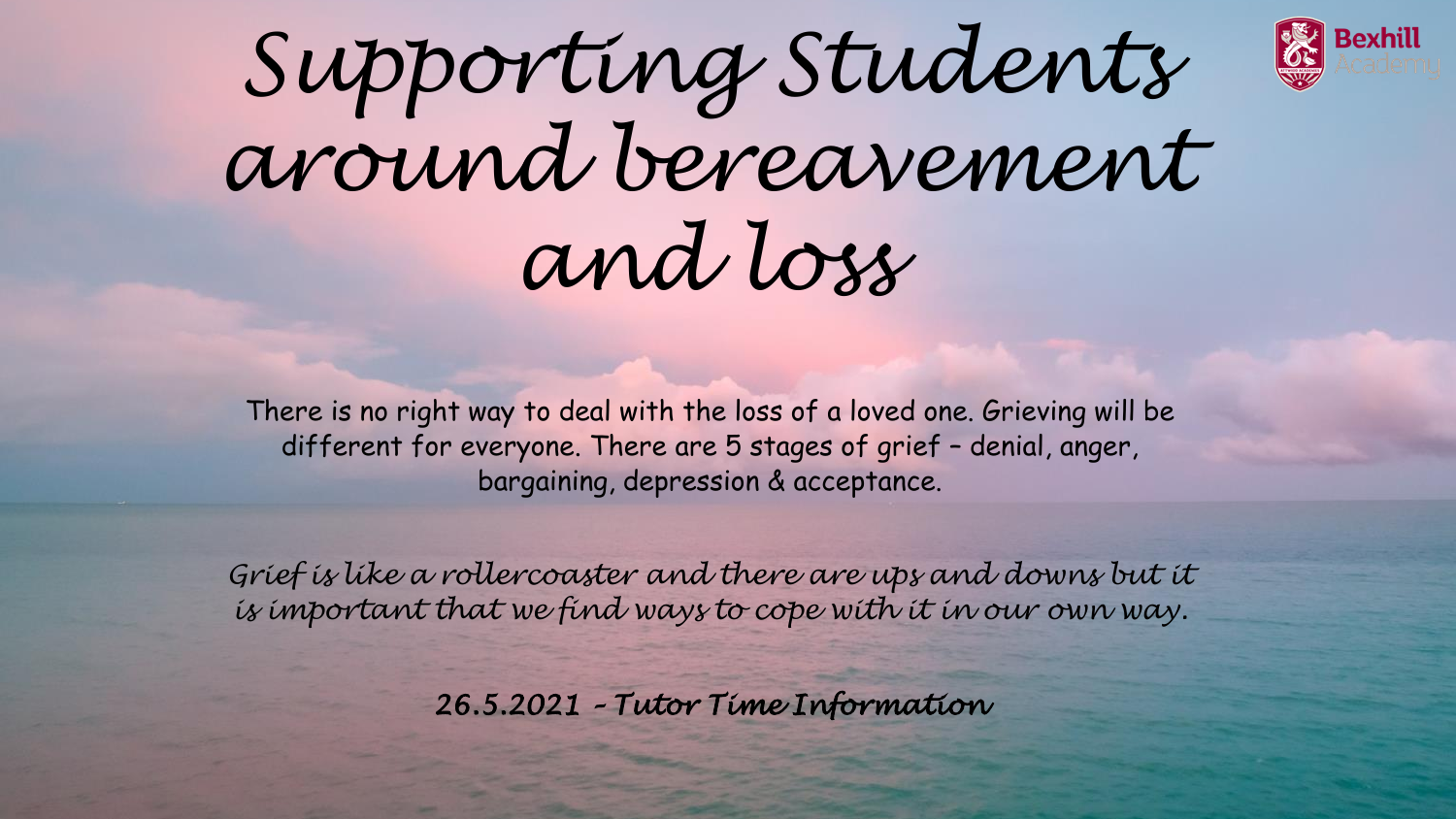## Reminder: Who can I talk to at School?



- Tutor
- Head of Year
- Pastoral Manager
- Email our mental health support team at opendoor@bexhillacademy.org
- Designated Safeguarding Leads Mrs Hillman, Mrs Holter & Mrs Gordon
- Mental Health First Aider Mrs Ransom
- Any member of staff that you are comfortable talking to
- We will be making additional support available for our school community at this sad time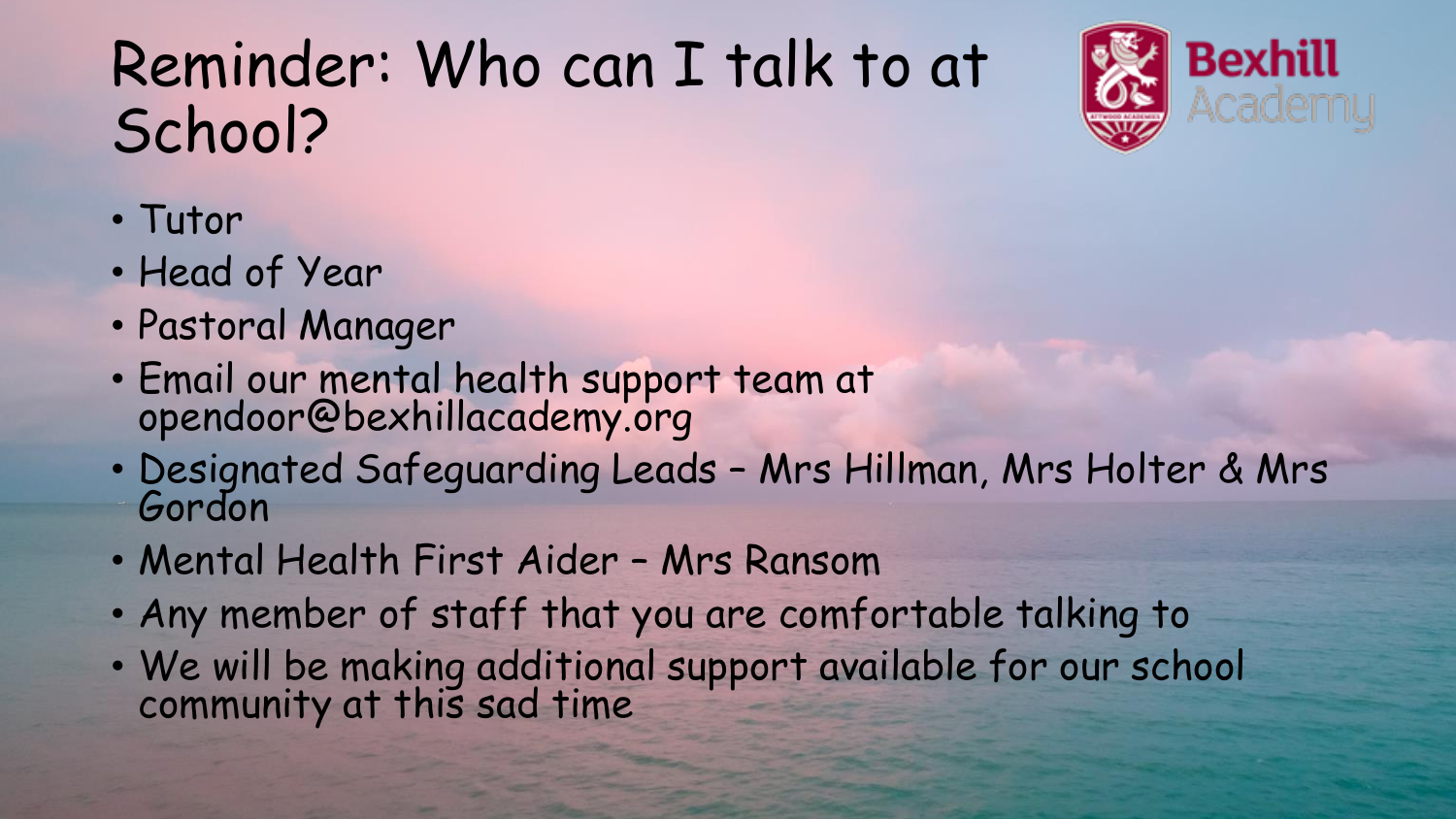## Reminder: Who can I talk to outside of school?



Any family member or friend that you are comfortable talking to

**Winston's Wish -** UK–wide national helpline offering support, information and guidance to children, young people and anyone caring for a child/young person who has been bereaved.

- **Helpline:** 08088 020 021
- **Website:** [www.winstonswish.org.uk](http://www.winstonswish.org.uk/)
- **Email:** via website

**Child Bereavement UK -** When a child is facing bereavement.

- **Hours:** Monday Friday: 9am 5pm
- **Helpline:** 0800 02 888 40
- **Email:** [support@childbereavementuk.org](mailto:support@childbereavementuk.org)

**Grief Encounter -** Grief Encounter aims to provide support to anyone who has suffered from bereavement. They offer support via their helpline. Their website has resources for children, teenagers, adults and professionals.

- **Hours:** Monday Friday: 9am 5pm
- **Helpline:** 0208 371 8455
- **Website:** [www.griefencounter.org.uk](http://www.griefencounter.org.uk/)
- **Email:** support@griefencounter.org.uk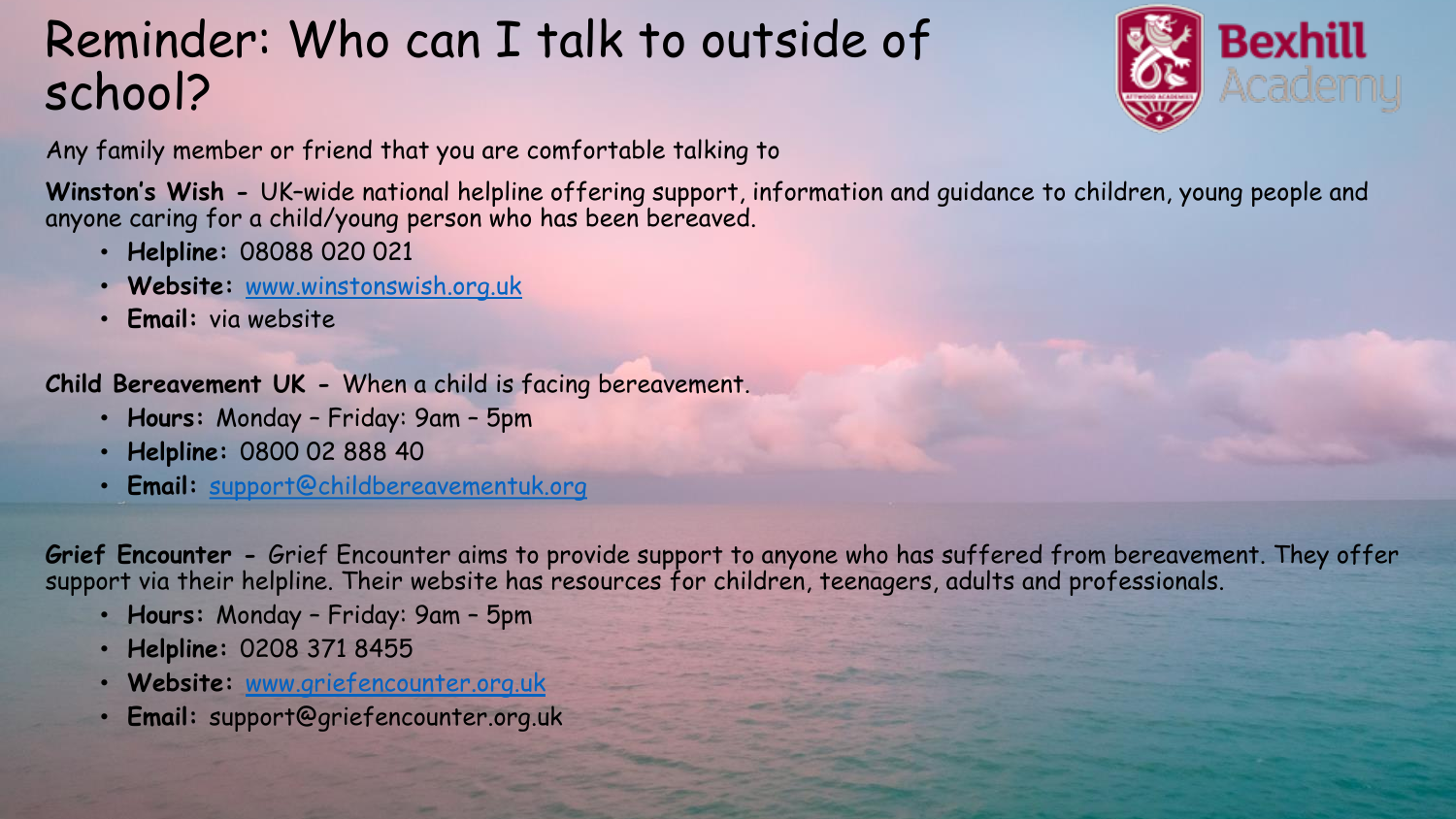

- Writing a memory postcard
- Talking to someone: seek out caring people who understands your feelings and loss
- Doing things which make you happy
- Take care of yourself both physically and mentally
- Eating properly
- Trying to maintain your normal lifestyle as much as you
- Acknowledge your feelings even the ones you don't like
- Get support if you need it